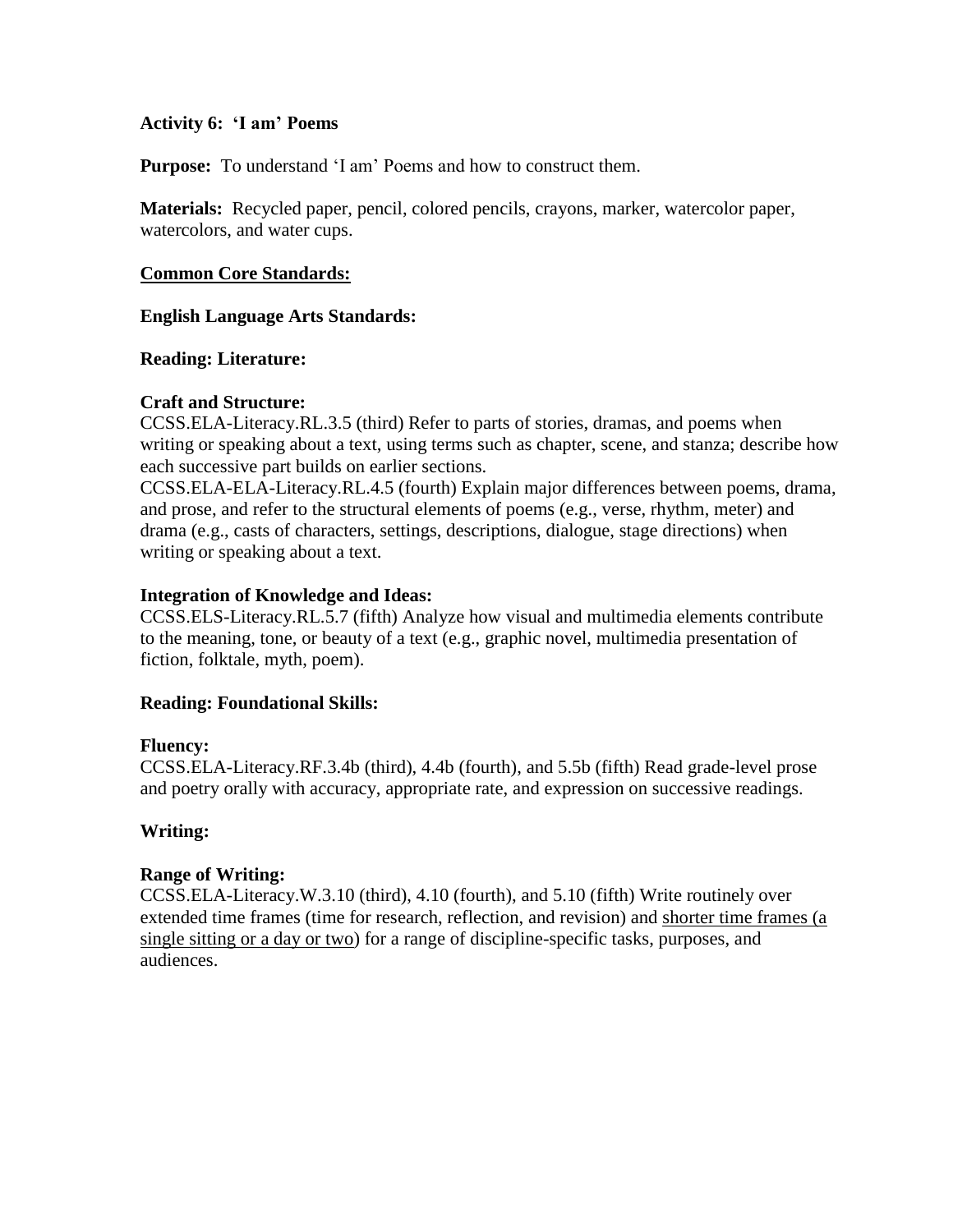## **Next Generation Science Standards (NGSS):**

## **Understandings about the Nature of Science:**

## *Science is a human endeavor: Science affects everyday life; Creativity and imagination are important to science.*

## **Procedure:** (Discuss 'I am' Poems)

- Discuss the structure of "I am" poems (see examples).
- Have students practice their "I am" Poems with you and with each other.
- Encourage students to choose an ecosystem of interest to them when constructing their "I am" Poem. Note: If students choose to paint, cut a piece of watercolor paint and paste on metaphor writing activity below (pdf).
- Students can share their work with their classmates and parents. These can also be showcased in the classroom (see below).
- Students can draw their animal or plant on the back of their "I am" Poem.
- Students can also punch a hole up at the top of their "I am" poem and where it as a necklace. They can read the poem to the class and ask at the end, "What am I?" The class can guess and then the student can turn over the poem and show the illustration of the animal or plant.
- Have fun!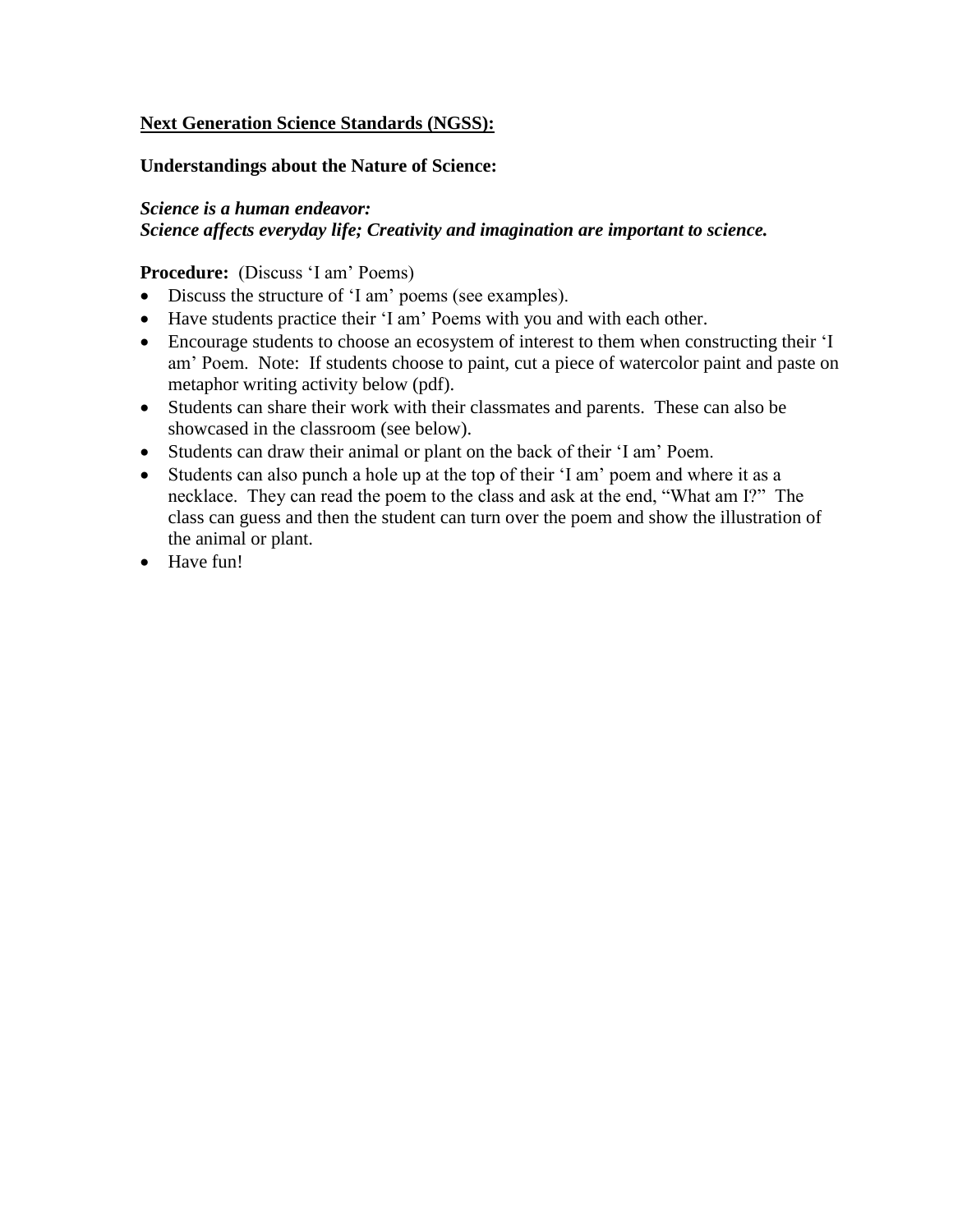# *'I am' Poem (Order)*

I am a [mammal, bird, reptile, amphibian, fish, invertebrate, plant]

Physical description (3 things)

Behavior

Range (where it lives)

I am a [herbivore, insectivore, omnivore, carnivore]: list what your animal eats

Predators (list them)

What am I?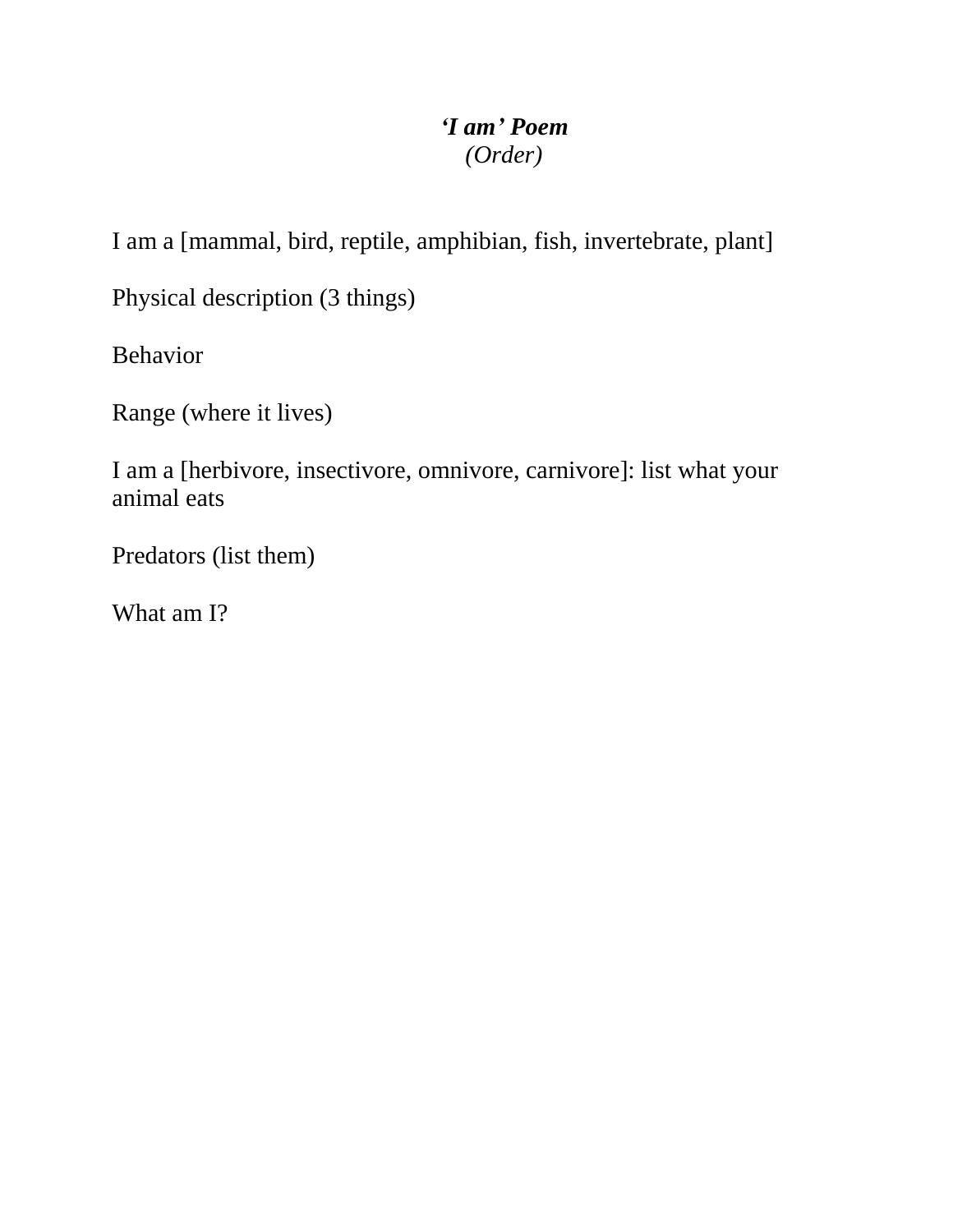## *Wetland 'I am' Poem (Example)*

I"m a bird.

I have a green head, a brown chest, yellow beak, and orange feet.

I migrate and feed on agricultural crops.

I live in wetlands and marshes in the Northern Hemisphere of the USA.

I'm an omnivore and eat: aquatic invertebrates, fish, amphibians, seeds, duckweed and other plants.

Crows, foxes, coyotes, raccoons, and skunk like to eat me.

What am I?

(*Students can draw their animal or plant on the other side of the poem; in this case, a mallard duck*)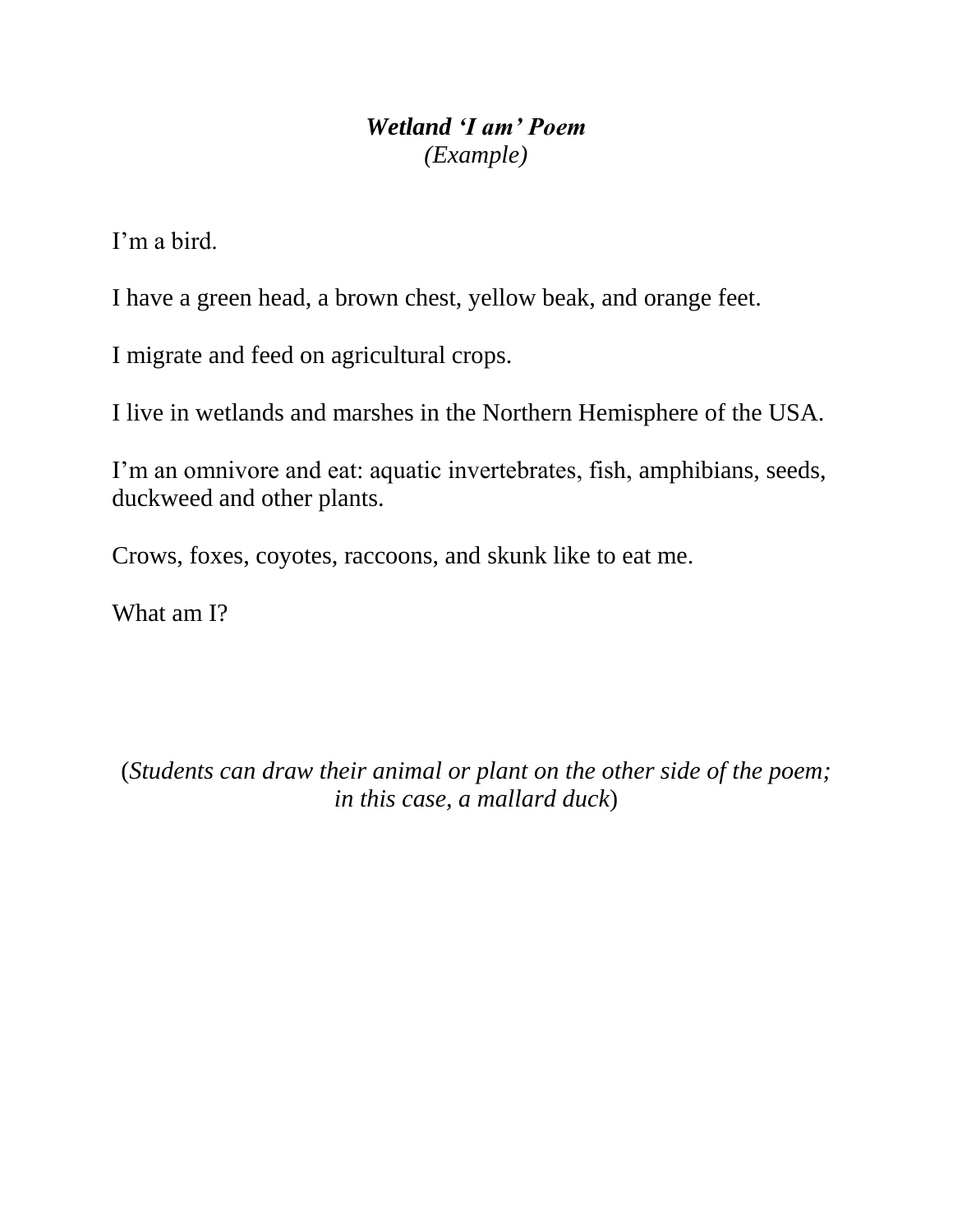## *Ocean 'I am' Poem (Example)*

I'm an invertebrate

I have eight arms with many suckers, a bulbous head, and large eyes.

I am intelligent and a master of disguise.

I live in the Pacific Ocean.

I'm a carnivore and eat: shrimp, clams, lobster, and fish.

Harbor seals, sea otters, and sperm whales like to eat me.

What am I?

(*Students can draw their animal on the other side of the poem; in this case, an octopus*)